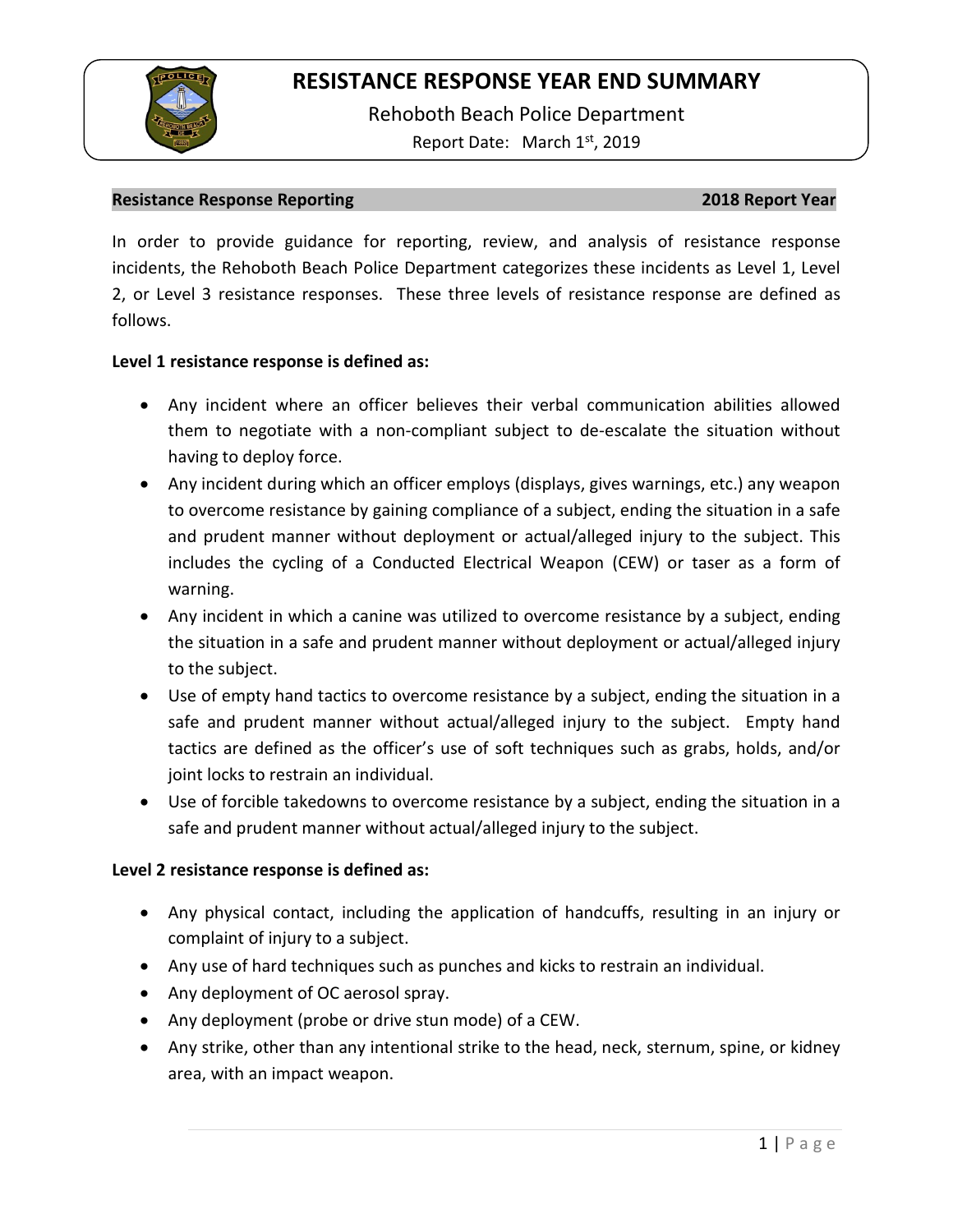

Rehoboth Beach Police Department

Report Date: March 1st, 2019

• Any incident in which a canine was utilized to overcome resistance by a subject resulting in actual/alleged injury.

## **Level 3 resistance response is defined as:**

- Any deadly force response or any incident involving the death of a person while in police custody.
- Any firearm discharge by an officer, including unintentional discharges.
- The discharge of a firearm toward a dangerous animal, as described above in section 6 of this order. This does not include the dispatching of a wild animal that is sick, injured, and/or a threat to public safety.
- Any intentional striking of a subject with a vehicle.
- Any vehicle pursuit resulting in the death of a person or which causes serious physical injury with the substantial risk of impending death.
- Any intentional strike to the head, neck, sternum, spine, or kidney areas with an impact weapon. This does not include strikes with body parts; hands, feet, elbows, knees, etc.
- Any force response causing serious physical injury with the substantial risk of impending death.
- Any incident involving significant misconduct by an officer in the use of force.

### **Reporting Overview 2018 Report Year**

In 2018, the Rehoboth Beach Police Department handled three thousand four hundred and thirty (3430) complaints.

During twenty-five (25) of the three thousand four hundred and thirty (3430) complaints, which is less than one percent, officers encountered resistance from individuals they contacted. Only two (2) of the twenty-five (25) complaints involving resistance required a Level 2 resistance response. The remaining complaints involved Level 1 resistance responses. There were no incidents involving a Level 3, deadly force, resistance response.

During twenty-one (21) of the twenty-five (25) complaints involving resistance response, officers responded with multiple types of force applications (a.k.a force responses) resulting in a total of seventy-seven (77) force responses used. In comparison to 2017, the total number of force responses used by officers increased by fifty (50). While this increase is substanial, it is important to note that there were only fifteen (15) complaints in 2017 during which officers encountered resistance. Ten (10) less than in 2018. Additionally, twenty-eight (28) of the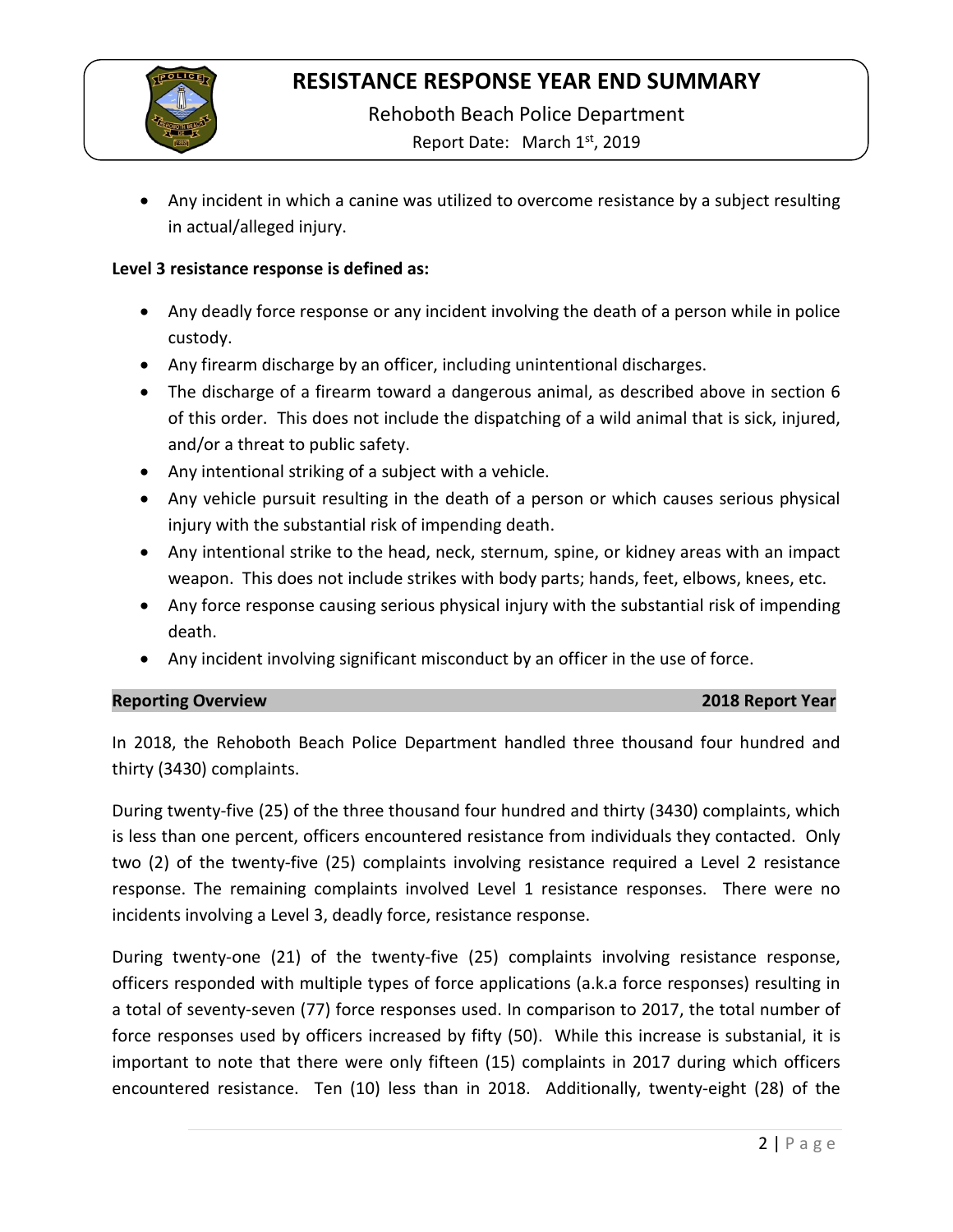

Rehoboth Beach Police Department

Report Date: March 1<sup>st</sup>, 2019

seventy-seven (77) force responses were verbal de-escalation. This is thirty-seven percent (37%) of the responses. All of the Level 2 resistance responses consisted of hand control/takedown techniques resulting in injury.



### **Weapons Involved 2018 Report Year**

The Rehoboth Beach Police Department issues all full-time COPT certified police officers the following weapons; OC Spray, Taser, Expandable Baton, Handgun, and Rifle. Seasonal police officers are only certified to carry OC Spray and an Expandable Baton.

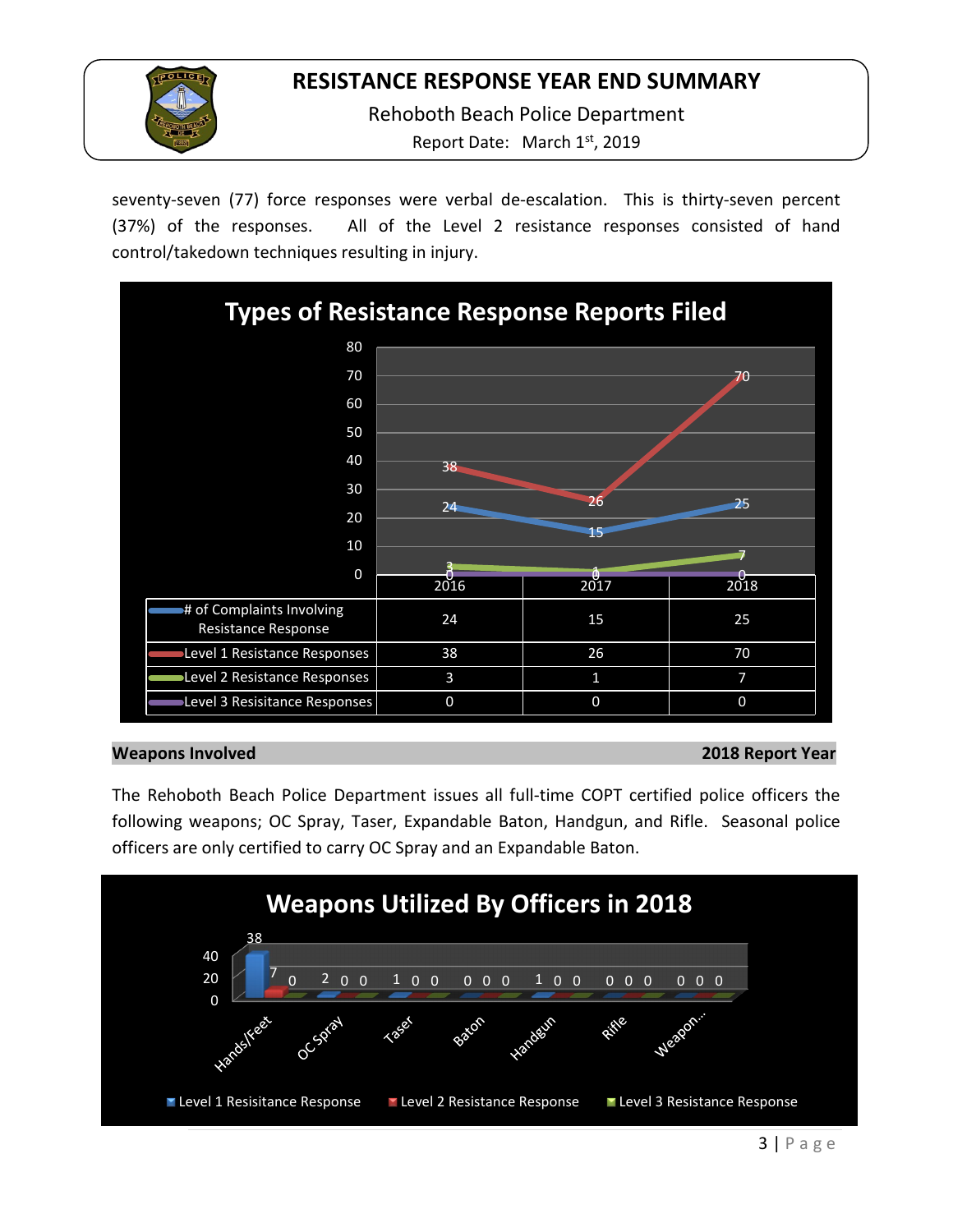

Rehoboth Beach Police Department

Report Date: March 1st, 2019

There were no armed suspects associated with any of the resistance response incidents.

### **Injuries Associated with Resistance Response 2018 Report Year**

In 2018, six (6) officers sustained minor injuries during four (4) separate resistance response incidents. Only two (2) suspects were injured during these incidents. The suspect's injuries were also minor.



## **Associated Crimes & Actions 2018 Report Year**

As depicted below, the types of criminal activity associated with suspect resistance in 2018 were disorderly conduct, domestic violence, trespassing, assaults/threats, driving under the influence, robbery, shoplifting, and disregarding a police officer's signal. One of the resistance response incidents occurred while officers were assisting another agency and two others while responding to mental patient complaints.

Additionally, illustrated below are the types of behaviors or actions of the suspects just prior to resistance.

Both charts illustrate the level of resistance response required to control the incident.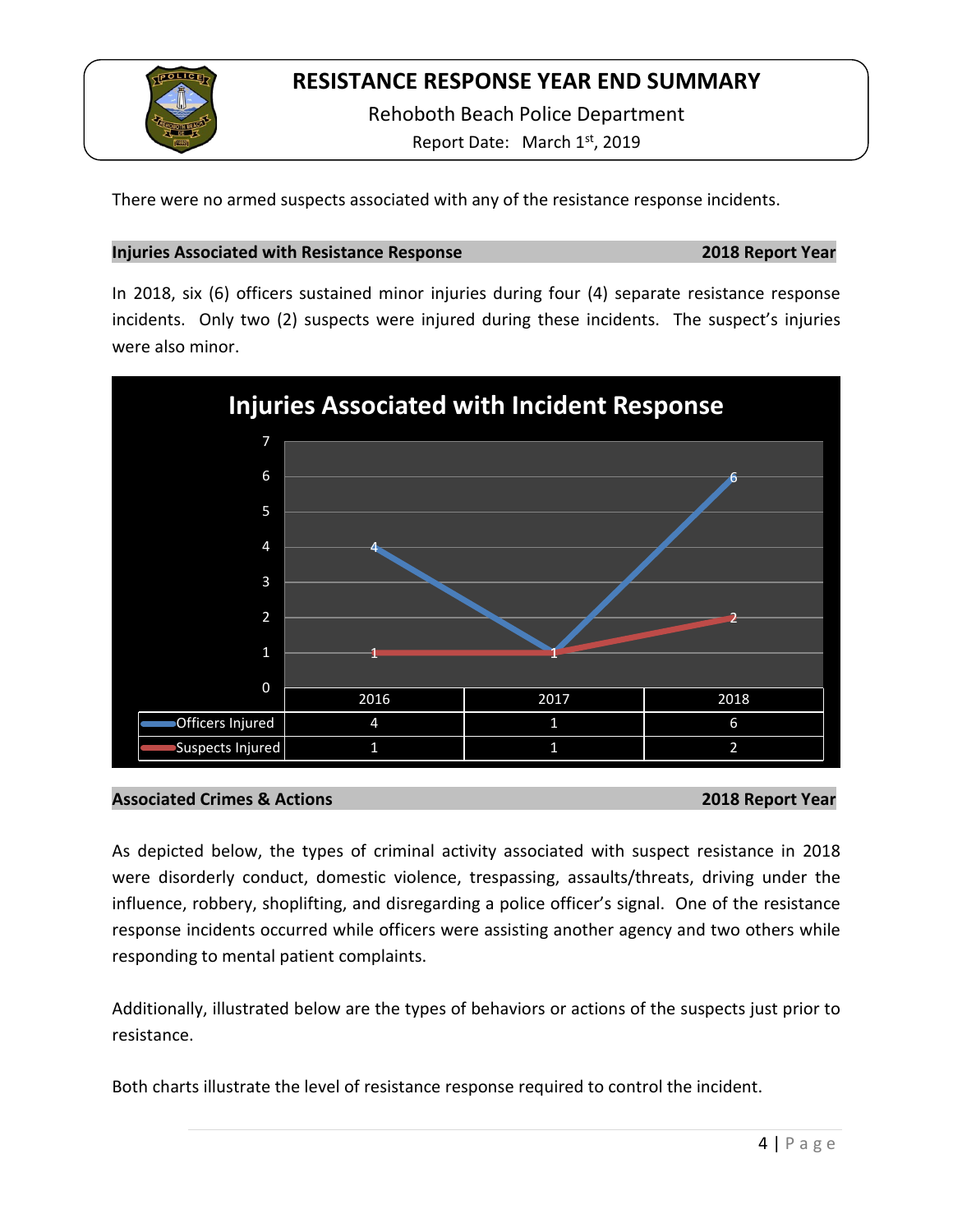

Rehoboth Beach Police Department

Report Date: March 1st, 2019



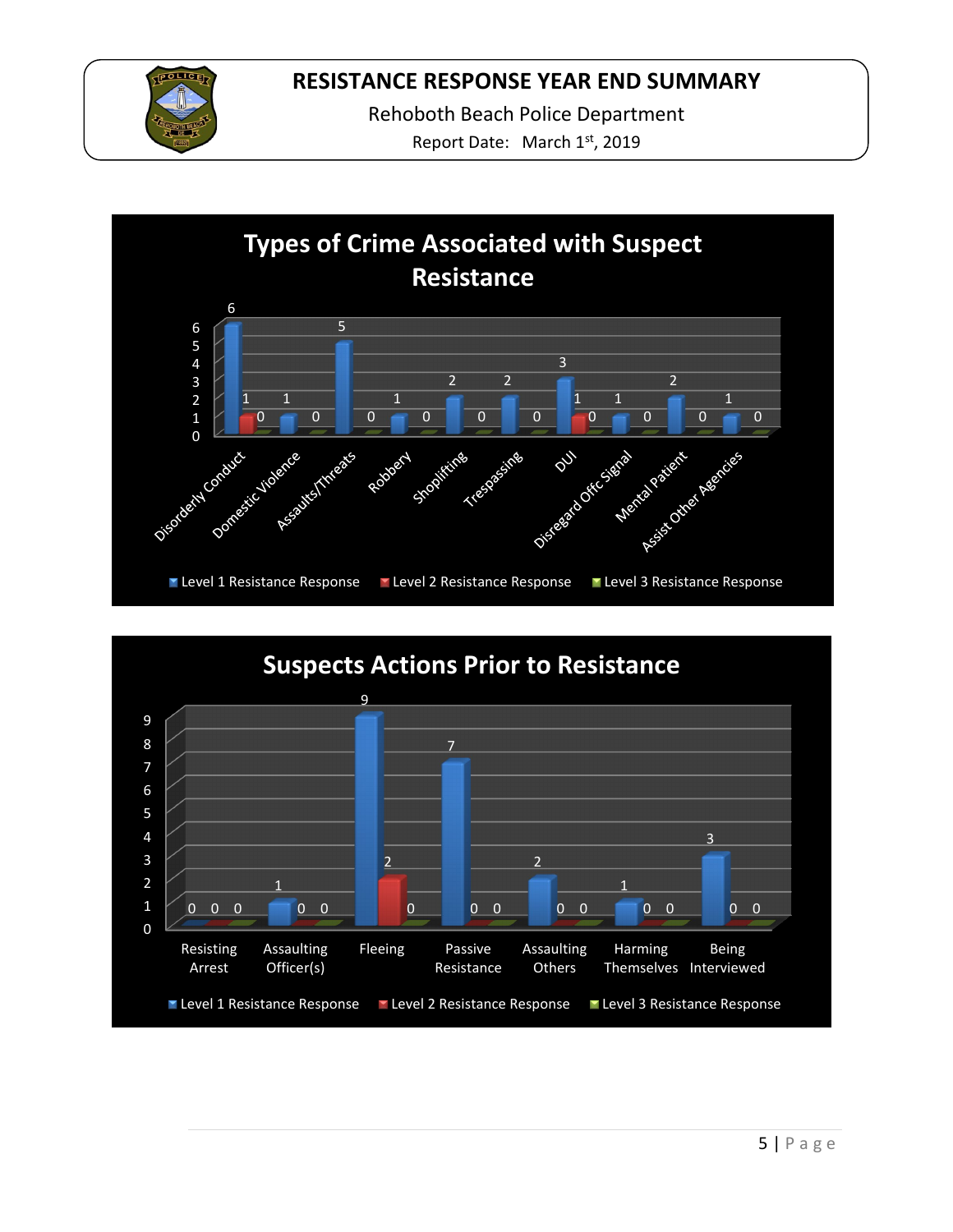

Rehoboth Beach Police Department Report Date: March 1st, 2019

### **Resistance Response Logistical Data 2018 Report Year**

The following chart illustrates resistance response occurrence in correlation to the months of the year, days of the week, the patrol shift during which they occurred, and the assignments of the officers involved.



*\* This chart shows that resistance response incidents increase in frequency as complaint volume increases during the summer season, which is expected due to population increase. This trend carries into the shoulder months of April, May, September, and October as well.*



*\* This chart shows that resistance response incidents increase in frequency on weekend days, which is expected due to population increase.*